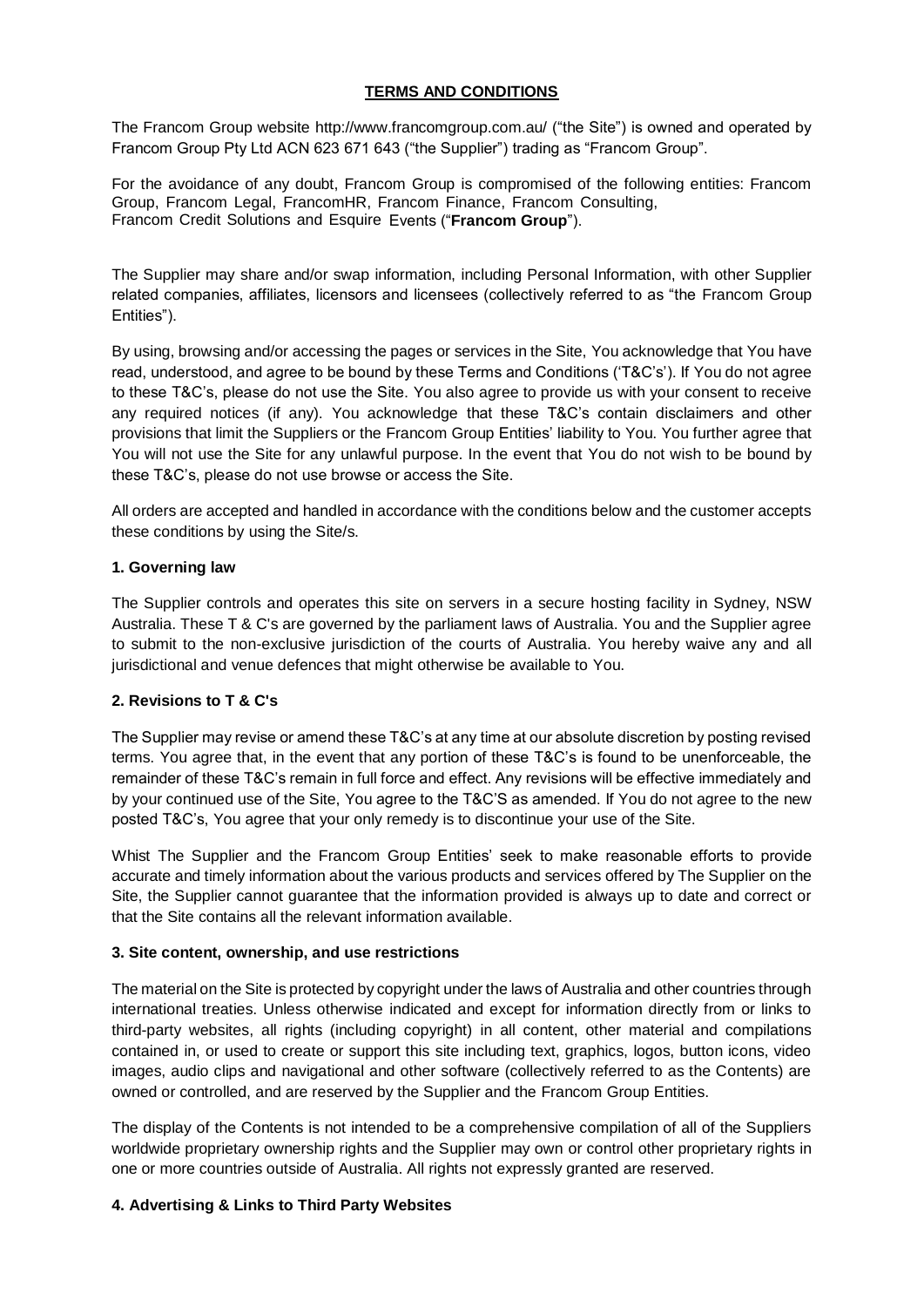This site may contain information from or hyperlinks and other pointers to internet websites operated by third parties. Such information or websites are not under the control of the Supplier and/or the Francom Group Entities nor is the Supplier or the Francom Group Entities responsible for the contents of any such information or website. The Supplier and/or the Francom Group Entities provide such information and hyperlinks to You as convenience only, and the inclusion of any link does not imply any endorsement of the linked website by the Supplier and/or the Francom Group Entities. You rely on such information or websites entirely at your own risk. You are referred to the relevant third party websites for all information regarding the third parties products and/or services. Third parties are solely responsible to You, subject to their conditions, for all issues relating to their website including information, goods, services, prices and the delivery of any goods or services You purchase on the third-party website.

You further agree that the personal data You choose to give to unrelated third parties is not covered by the Supplier's privacy policy and You are encouraged to review the privacy policy of any company or website before submitting your Personal Information. Some third parties may choose to share their personal data with the Supplier and/or the Francom Group Entities and You acknowledge any such sharing is governed by that third-party company's privacy policy.

### **5. Personal, non-commercial use**

You must not, without our prior written permission, exploit any of our site materials for commercial purposes or other purposes that are not expressly permitted under these T&C's.

We encourage You to carefully read the Suppliers Privacy Policy ("the Privacy Policy"). You agree, and unless other consents or notices are required by law, that using, browsing and/or accessing the pages or services in the Site, that You will be bound by the terms of the Privacy Policy and to the use of such personal information and any submissions by the Supplier and/or the Francom Group Entities in accordance with the Privacy Policy.

You agree not to use the Site for any purpose that is unlawful or may be deemed as unlawful or prohibited by the T&C's, or to cause damage on or through use of the Site. You warrant to the Supplier that none of your communications with or through the Site will violate any applicable, local, state, federal, provincial, national, or international laws and/or regulations or infringe upon the rights of any third party or contain libellous, defamatory, obscene or abusive material.

### **6. Prohibited conduct**

You are not authorised, without the prior written permission of the Supplier and any other owner of rights in content that You access via the site, to reproduce, frame, download, store (in any medium), communicate, show or play in public, adapt, change, or create a derivative work from that content. No trademark (whether registered or otherwise) that is contained on this site or otherwise used by the Supplier may be used without our prior, specific, written permission or that of the trademark owner.

The content and material on the Site is provided for lawful purposes only and any other use or modification of the content and materials found on the Site violates the intellectual property rights of the Supplier and/or the Francom Group Entities. The Supplier and/or the Francom Group Entities retain complete and full title and intellectual property rights to all content and materials found on the Site. You may not sell, modify, reproduce, repost or convert any contents and/or materials on the Site in any manner inconsistent with these T&C's.

### **7. Licence to use**

You grant the Supplier a perpetual, irrevocable, non-exclusive, fully-paid, royalty-free licence to use any material, information, expression of ideas and ideas that You transmit to this site or otherwise provide to the Supplier from the time You authorise it to be sent without restrictions of any kind and without any payment or other consideration of any kind, or permission or notification, to You or any third party.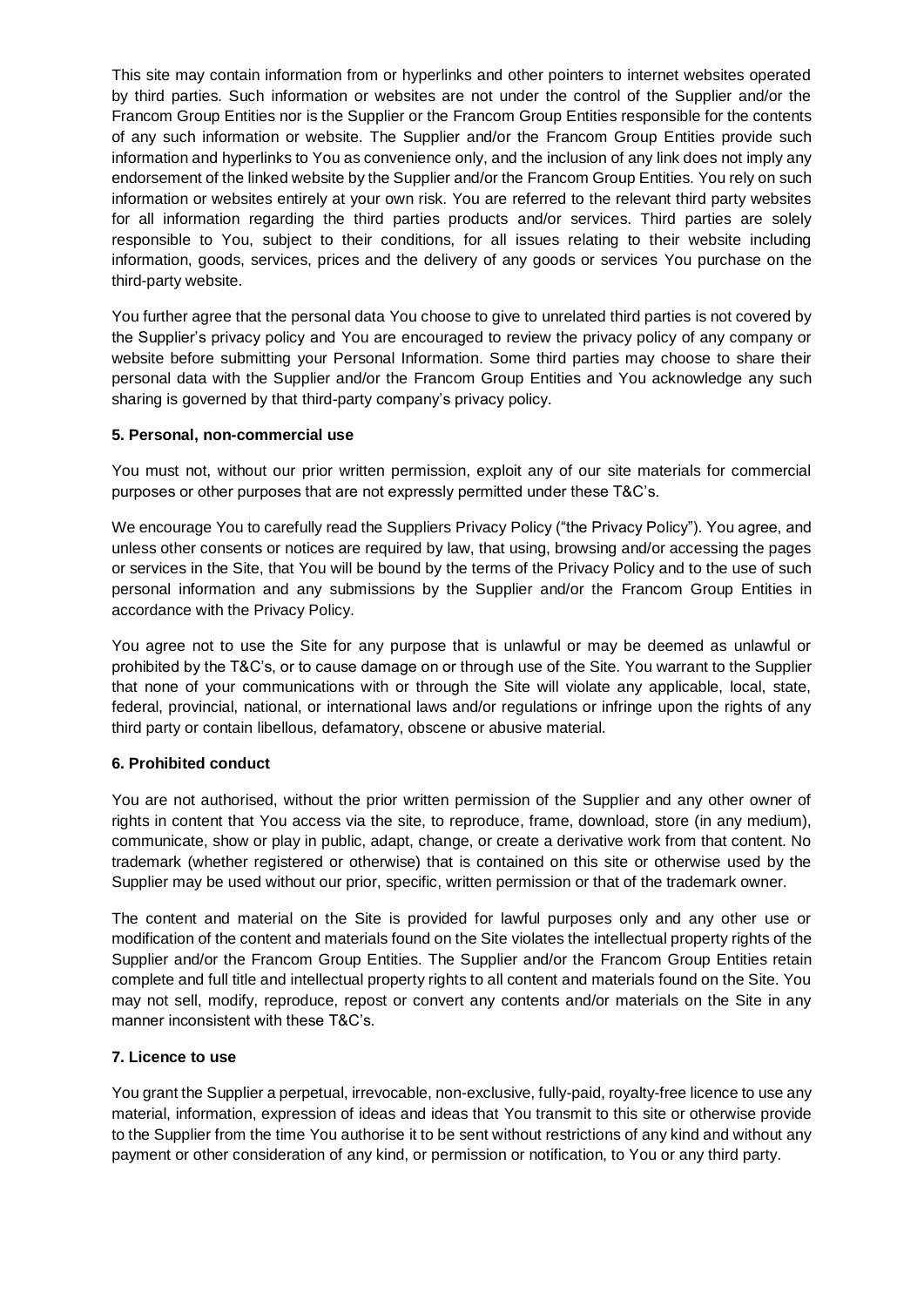You agree that this license shall include, without limitation, the irrevocable right to reproduce, prepare derivative works, combine with other works, alter, translate, distribute copies, display, perform, and/or license the submission, and all rights therein, in the name of the Supplier and/or the Francom Group Entities or their designees throughout the world in perpetuity, in all media now or hereafter known or created. In addition, You warrant that any "moral rights" (if any) pertaining to any copyrighted materials have been waived.

### **8. User conduct**

You must not upload, post, transmit or otherwise make available through this Site any material which: - violates or infringes the rights of others (including their privacy and intellectual property rights); - is unlawful, threatening, abusive, defamatory, invasive of privacy, vulgar, obscene, profane or which may harass or cause distress or inconvenience to, or incite hatred of, any person; - encourages conduct that would constitute a criminal offence, give rise to civil liability or otherwise violate any law; restricts or inhibit the Supplier any other user from using the site; - affects the functionality or operation of the site or the Supplier servers or the functionality or operation of any user's computer systems (e.g. by transmitting a computer virus or other harmful component, whether or not knowingly); or - breaches any standards, content requirements or codes promulgated by any relevant authority, including authorities that require the Supplier to take remedial action under any applicable industry code.

### **9. Indemnity**

You agree to indemnify and will keep the Supplier indemnified against any claim, demand, injury, damage, loss, expense, cost or liability (whether direct or indirect) made against or suffered by the Supplier in connection with your use of this site, your breach of these T&C's or your breach of any rights of third parties.

### **10. Intellectual Property**

Intellectual Property developed throughout the Supplier's dealings with You remains the property of the Supplier unless specifically stated otherwise. Any use of any of the Supplier's and/or Francom Group Entities Intellectual Property, where not authorised, is a direct breach of these terms and conditions and may attract future implications, including but not limited to legal action. Further, it is a strict breach of these T&C's, for You to share any Intellectual Property with the Supplier and/or Francom Group Entities which they do not legally own the rights to. Any such act will result in, amongst other possible action, the immediate termination of the existing Agreement between the Supplier and You.

### **11. Fees and Payments**

All prices are exclusive of GST unless otherwise specified. Prices displayed on the Site are current at the time of issue, but may change at any time and are subject to availability. Prices and availability of items are subject to change without notice. Where permitted, we reserve the right to limit sales.

You may enter into either an Adhoc or Retainer arrangement with the Supplier, for the supply and payment of services. For all arrangements, advance payment is required from You to the Supplier. All arrangements require part payment in advance, but, the Supplier and/or Francom Group Entities will not be paid until after the selected services have been completed.

In any event, any payments that become overdue may be collected through debt collection services, at the expense of You. Further, overdue payments will attract interest at a rate in line with the current local court interest rate accruing from the day that the payment becomes due, until full payment is received by the supplier. In the event that any payment becomes overdue the Supplier will immediately cease work until such date as payment is made. For the avoidance of any doubt, the Supplier and/or Francom Group Entities will not be liable for any loss or damage you may suffer due to the fact that the Supplier was exercising their right under this clause.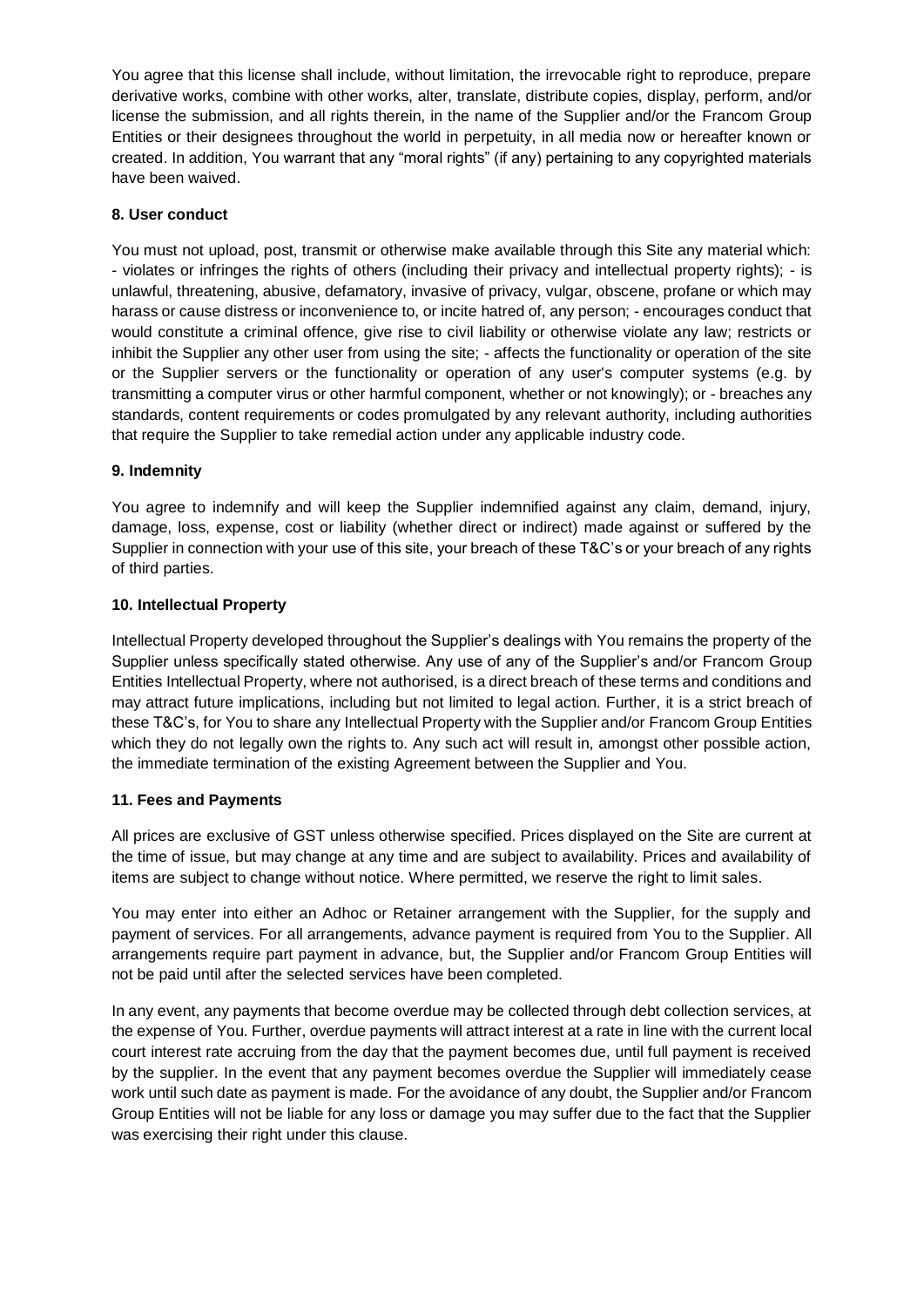Further, you agree to indemnify and keep indemnified the Supplier and/or Francom Group Entities against all costs and disbursements, including legal costs, incurred by the Supplier as a result of any defaults on payment.

All prices are in the Australian Dollar.

## **12. Confidential Information**

During the course of any dealings with the Supplier and/or any Francom Group Entities confidential information may be shared between the parties. Confidential Information means information/material relating to a party which comes into the possession or knowledge of the other party, and includes but is not limited to, strategic, corporate and financial information. A party to the Confidential Information agrees that during the term of the agreement, and at all times after that, they will not disclose any Confidential Information, directly or indirectly, to any third party.

### **13. Limitation of liability**

Our total liability to You (if any) in connection with the Site, or with these T&C's or any goods or services supplied under them, will be limited to your discontinued use of the Site. To the maximum extent permitted by any applicable law, the Supplier, the Francom Group Entities and any other party (whether or not involved in the creation, maintenance, development or delivery of the Site) and the directors, officers, managers, employees, members, shareholders or agents of the Supplier and/or the Francom Group Entities exclude all and any liability and responsibility for any amount or kind of loss or damage of whatsoever nature or kind that may result to You or a third party in connection with the Site in any way whatsoever or in connection with the use, inability to use or the results of use of the Site, including without limitation actions or activities resulting from the use of resources presented on the Site, any websites linked to the Site or the material on such websites, including but not limited to loss or damage due to viruses that may affect your computer (including but not limited to computer equipment, software, data) or any other property on account of your use of or access to or browsing or downloading and/or uploading of any material of the Site or any website linked to the Site.

Further, the Supplier and/or Francom Group Entities will not be held liable for server outages, including but not limited to software failure, hardware failure or internet connection failure. The Supplier and/or Francom Group Entities will not be held responsible for any losses or damages that may occur due to these server outages.

Nothing in these T&C's shall limit or exclude the Suppliers or the Francom Group Entities' liability in jurisdictions which do not allow the limitation or exclusion of liability for consequential or incidental damages. In such jurisdictions the Supplier and/or the Francom Group Entities liability shall be limited by the maximum extent permitted by law.

### **14. Disclaimer of warranty**

The Supplier is providing the Site and the Supplier information, contents, materials and services on an 'as is' basis and use of this site is at your own risk. The Supplier and the Supplier related companies, affiliates, licensors or licensees, and their respective directors, officers, employees or agents make no representation or warranty as to the accuracy, completeness, currency or reliability of the information contained on this site (including in relation to any products or services). To the extent permitted by law, none of them will be liable or responsible in any way (including in negligence) for errors in, or omissions from, the information contained on this site. To the extent permitted by law, the Supplier expressly disclaims all warranties of any kind, whether express or implied, including (without limitation) implied warranties or conditions of merchantability or fitness for purpose.

### **15. IP Protocol Addresses and Web Logs**

The Site's web servers will automatically collect the Internet Protocol (IP) addresses and log files of visitors. Your IP address is an identifying number that is automatically assigned to your computer by your Internet Service Provider (ISP). This number will be identified and logged automatically in our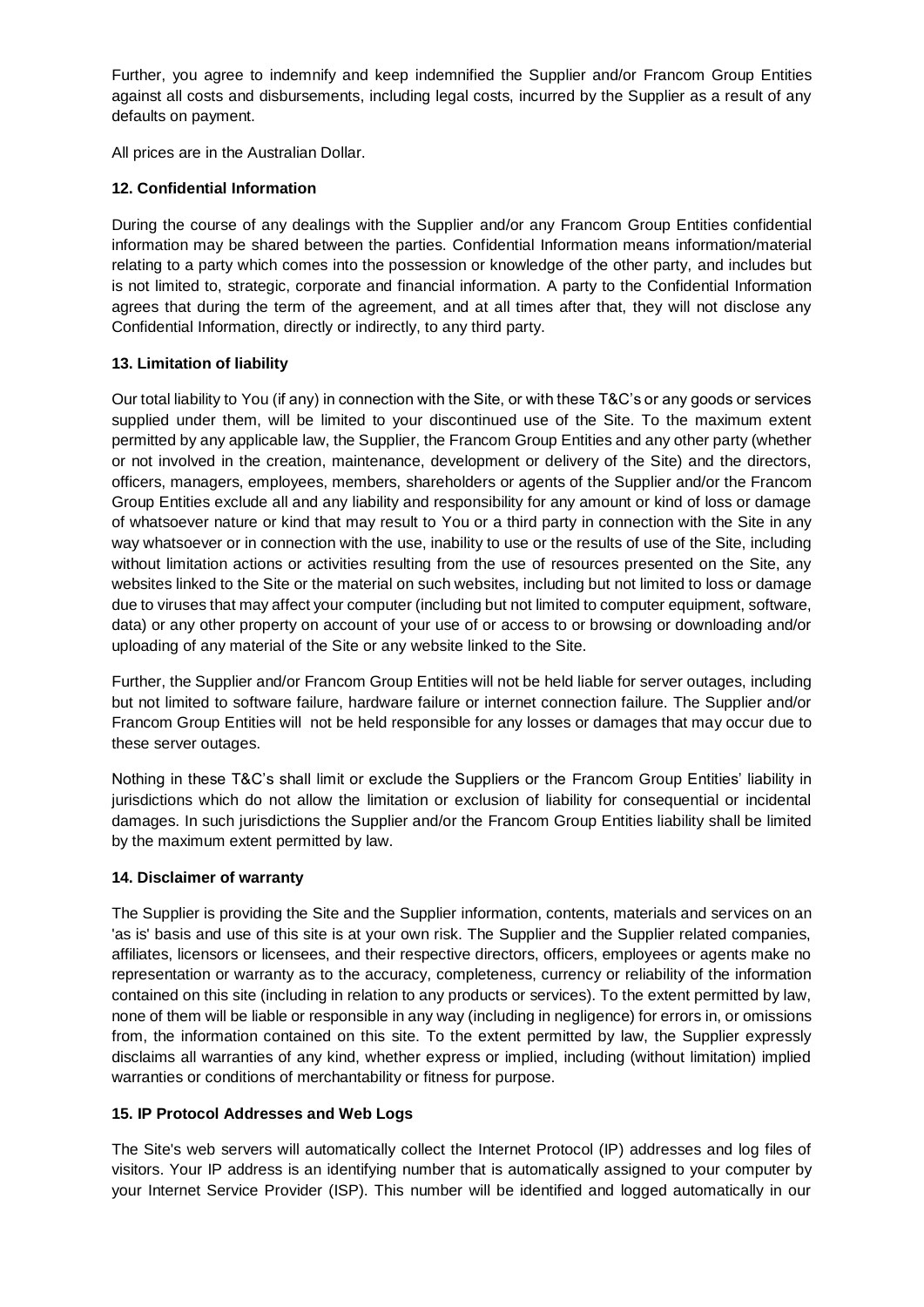server log files whenever You visit the Site, along with the time(s) of your visit(s) and the page(s) that You visited. This information is collected in an aggregate form only and does not contain any Personal Information. We use IP address for purposes such as calculating the Site usage levels, helping diagnose problems with the Site's servers and administering the Site. Collecting IP addresses is standard practice on the Internet and is done automatically by many websites. In addition, we may also record your IP address for fraud prevention purposes.

### **16. No Assignment and Waiver**

You may not transfer or assign in any way any of your rights or obligations under these T&C's. Any such transfer or assignment shall be null and void.

The Supplier and/or the Francom Group Entities failure to insist upon or enforce strict compliance with any provision of these T&C's shall not be construed as a waiver of any provision or right.

### **17. Applicable Law, Jurisdiction and Severability**

Access to and use of the Site and these T&C's are governed by the laws of Australia without giving effect to any conflicts of law or choice of laws principles. Any proceeding or legal action relating to your use, or access of the Site or compliance with these T&C's shall be in the jurisdiction of the courts of Australia. You hereby waive any and all jurisdictional and venue defences that might otherwise be available to You.

If any provision of these T&C's or the application of any such provision to any person or circumstance is held illegal, unenforceable, or invalid for any reason whatsoever, the remaining provisions of these T&C's and the application of such provisions to other persons or circumstances shall not be affected.

To the fullest extent possible, the court finding such provision illegal, unenforceable, or invalid shall construe and modify the provision so as to render it enforceable and valid as against all persons or entities and to give the maximum possible protection to persons subject to indemnification within the bounds of legality, enforceability and validity.

### **18. Headings**

You agree that the headings used in these T&C's are for convenience of reference only. Such headings will be and shall be ignored in the interpretation or construction of any of these Terms and Conditions.

### **19. Complete Understanding**

You warrant and agree with the Supplier that these T&C's and the Francom Group privacy policy, constitute the entire understanding between the Supplier, the Francom Group Entities and You with respect to your use of the Site, including, but not limited to, all orders placed through the Site.

### **20. Dispute Resolution**

In the event that You are not satisfied with the Supplier and/or Francom Group Entities You must initially attempt to resolve the dispute internally. You must notify the Supplier and/or Francom Group Entities of the dispute and seek discussion and compromise to resolve the dispute. If the dispute is not able to be resolved internally, through informal means, then You must partake in mediation to resolve the dispute, on the same terms as those ordered by the Supreme Court of New South Wales and the costs of the mediation shall be borne equally by You.

Only once You have attempted to resolve the dispute through the above specified methods may You pursue other methods.

### **21. Disclaimer of Earnings**

Any business opportunities or money-making opportunities that the Supplier and/or any Francom Group Entities may inform You of from time to time are entered into by You, on the understanding and agreement that no representation or guarantee has been given in relation to earning potential.